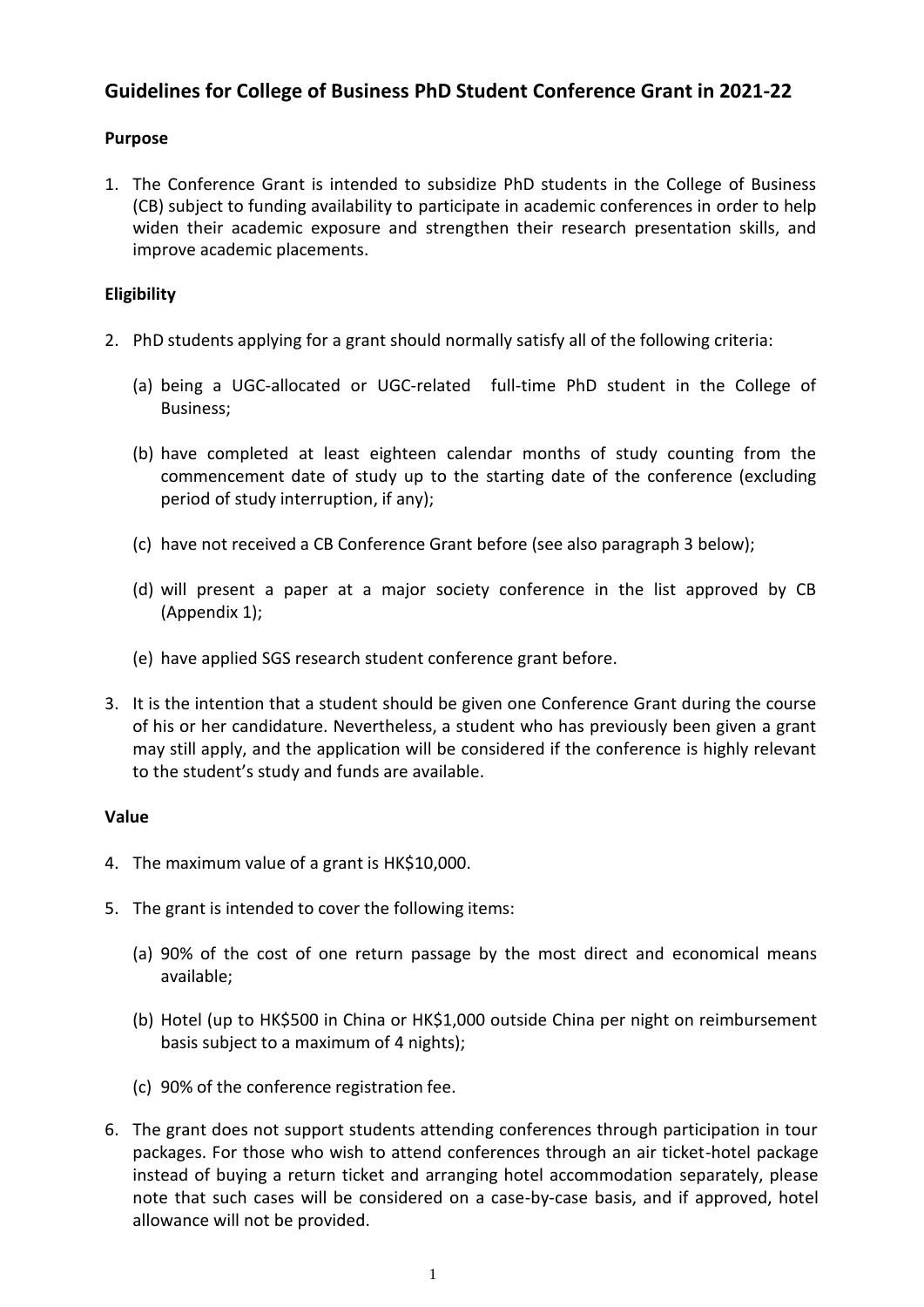7. Items 5(a) and 5(b) do not apply to local conferences in Hong Kong.

## **Conditions**

- 8. Students are required to present a seminar in their home departments, preferably before attending the conference, or, if that is not possible, soon after returning from the conference. The topic for the seminar could be the same as the topic of the paper to be presented at the conference for which the grant is made.
- 9. The provision of the grant is conditional upon the student continuing to be a registered student in the College of Business at the University at the time the conference is held.
- 10. Conferences that are not on the list approved by CB (Appendix 1) will not be supported by the grant.
- 11. The grant approved only applies to the specific conference and cannot be used for other purposes.

## **Conference Report and Claims for Reimbursement**

- 12. After the conference, students should submit a conference report, together with the following documents, to the College of Business within two months from the end date of the conference:
	- (a) original copy of relevant receipts;
	- (b) a copy of the conference paper.
- 13. Financial support is granted on a reimbursement basis upon receipt of the documents specified above.

## **Application Procedures**

- 14. Students who plan to attend for conferences should apply for the grant **at least two months** before the conference date, **including students who are waiting for confirmation of paper acceptance** *(Approval of such applications will be made subject to the final acceptance of the conference paper for oral/poster presentation)*.
- 15. To apply for the grant, please submit an application with the endorsement of supervisor and Department Head, to CB. The form is obtainable from CB PhD Website: [http://www.cb.cityu.edu.hk/phd/.](http://www.cb.cityu.edu.hk/phd/)
- 16. Students will normally be notified of the result in writing three weeks after submission of application.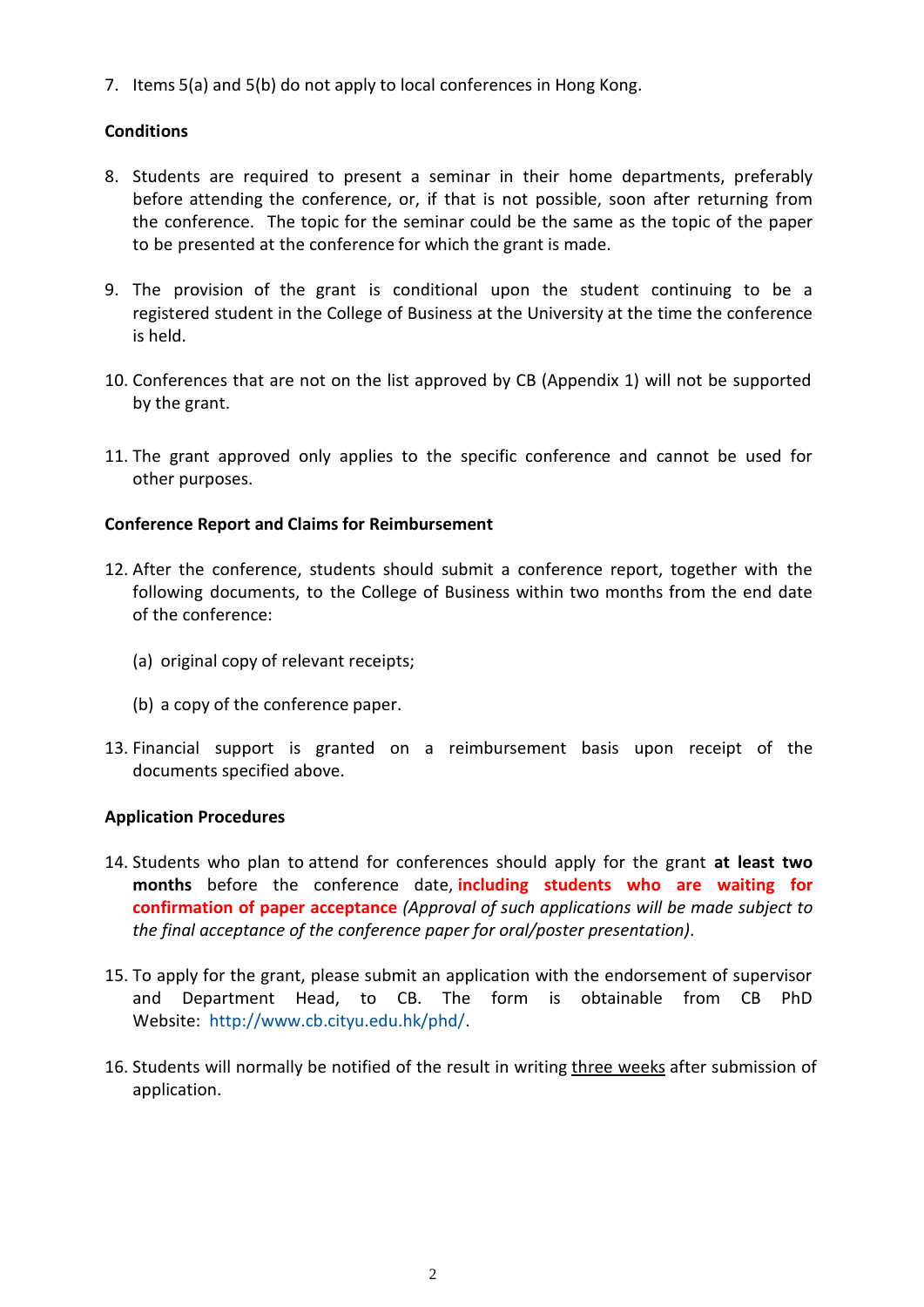## **Appendix 1**

## **The College of Business PhD Student Conference Grants**

## **Approved List of Major Conferences**

#### Accountancy

- 1. The Miami Accounting PhD Rookie Recruiting & Research Camp
- 2. Canadian Academic Accounting Association Annual Conference
- 3. The Annual Congress of the European Accounting Association
- 4. American Accounting Association Annual Meeting
- 5. AFAANZ Conference

## **Economics**

- 1. American Economic Association Annual Meeting
- 2. NBER Summer Institute
- 3. Society of Economics Dynamics Annual Meeting
- 4. Tsinghua Workshop in Macroeconomics

## Finance

- 1. American Finance Association Annual Meeting
- 2. Western Finance Association Annual Meeting
- 3. Financial Management Association Annual Meeting
- 4. China International Conference in Finance

## Information Systems

- 1. International Conference on Information Systems
- 2. Pacific Asia Conference on Information Systems
- 3. INFORMS Conference on Information Systems & Technology
- 4. American Conference on Information System
- 5. Hawaii International Conference on Systems Sciences

## Management

- 1. Academy of Management Conference
- 2. Strategic Management Society Conference
- 3. Society for Industrial and Organizational Psychology Conference
- 4. Academy of International Business Conference
- 5. [Association for Psychological Science Conference](http://www.psychologicalscience.org/conventions/annual)

## Marketing

- 1. American Marketing Association Educator Conference (winter and summer)
- 2. Association for Consumer Research Annual Conference
- 3. Marketing Science Conference
- 4. Annual Conference of Journal of Marketing Science China Marketing Science

## Management Sciences

- 1. INFORMS Annual Meeting
- 2. POMS Annual Conference (includes POMS-HK if held outside Hong Kong)
- 3. MSOM Annual Conference
- 4. Annual Joint Statistical Meetings of the American Statistical Association
- 5. Winter Simulation Conference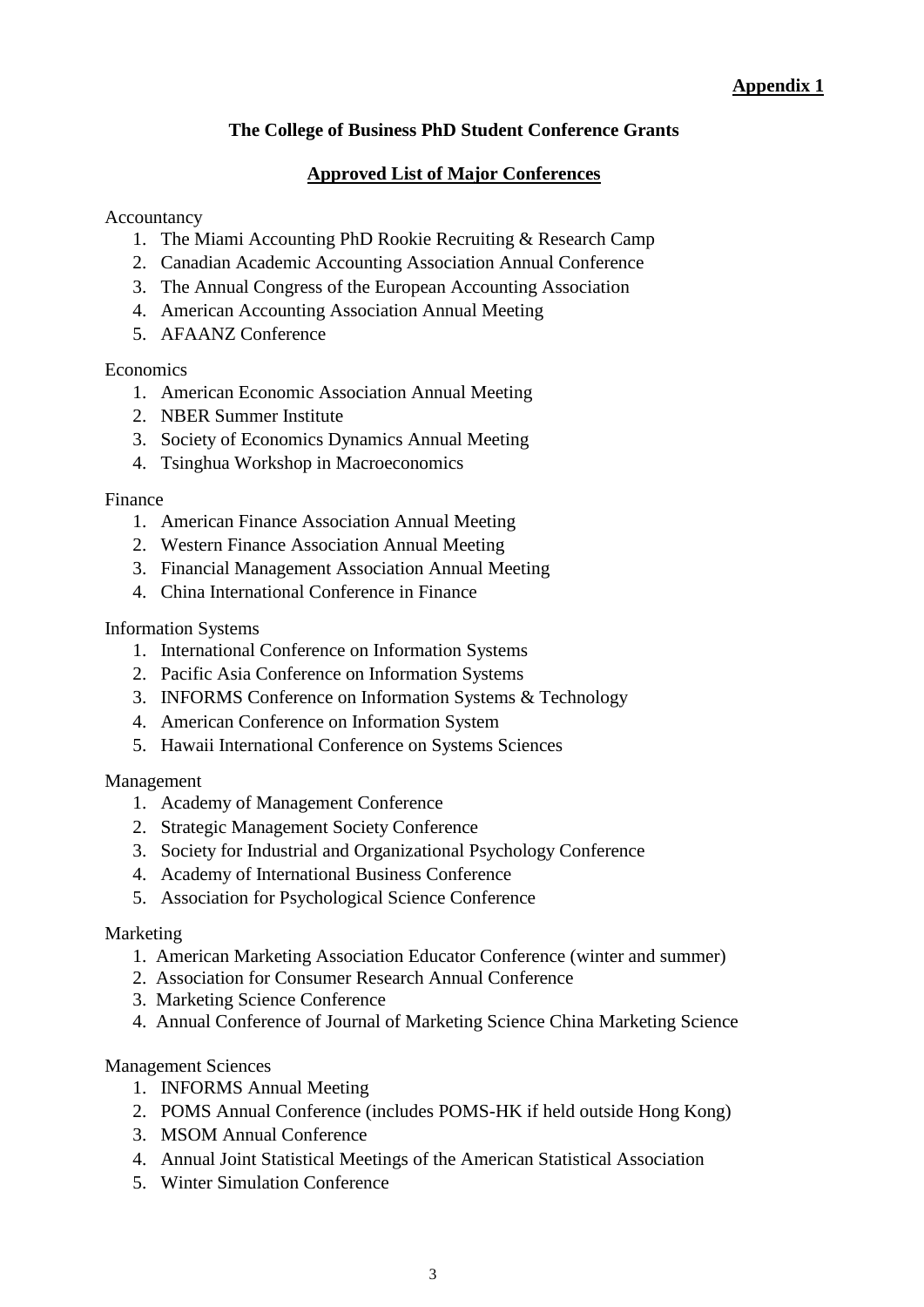

Ms Rachel Wong College of Business Room 12-200, 12/F, Lau Ming Wai Academic Bldg. Fax No.: 3442-0151 Email : manmwong@cityu.edu.hk

## **Application for the College of Business PhD Student Conference Grants**

- 1. Please read the attached Guidelines carefully before completing the form.
- 2. This form is applicable to full-time UGC-allocated/-related and Institutional-funded PhD students in College of Business (CB) only.
- 3. Students are allowed to arrive the conference location 1 day before and to leave the location 1 day after according to the conference period. For longer stay, students are required to obtain approval of vacation leave from their supervisor.
- 4. Retroactive approval of grants for conferences that have already taken place will not be considered.
- 5. Change of itinerary without prior approval of CB is not allowed and reimbursement of such case will not be supported.

# **Section A Application Details** *(\*please delete as appropriate)* **1. Applicant's Particulars** Name: Student No.: Department: Commencement Date: Stipulated Study end Date: Source of Funding: UGC-funded / Institutional-funded \* Email: Contact No.: Have you applied any conference grants from the Chow Yei Ching School of Graduate Studies in the past?  $\Box$  No  $\Box$  Yes (Date of Conference in last application: from  $\Box$  to  $\Box$ Have you received any Conference Grants from CB in the past? □ No □ Yes (Date of Last Conference supported: from to to ) **2. Conference Details** Title of Conference<sup>@</sup>: Date of Conference: From to Conference Place: Overseas/Local\* Venue/Country of the Conference (full address): Presenting a paper: Yes/No<sup>\*</sup> Mode of Presentation: Oral/Poster<sup>\*</sup> (For others, please specify: Title of the Paper:

Please state the relevance of this Conference to your research:

*@ Please refer to Appendix 1 for the list of major conferences approved by CB for the Conference Grant*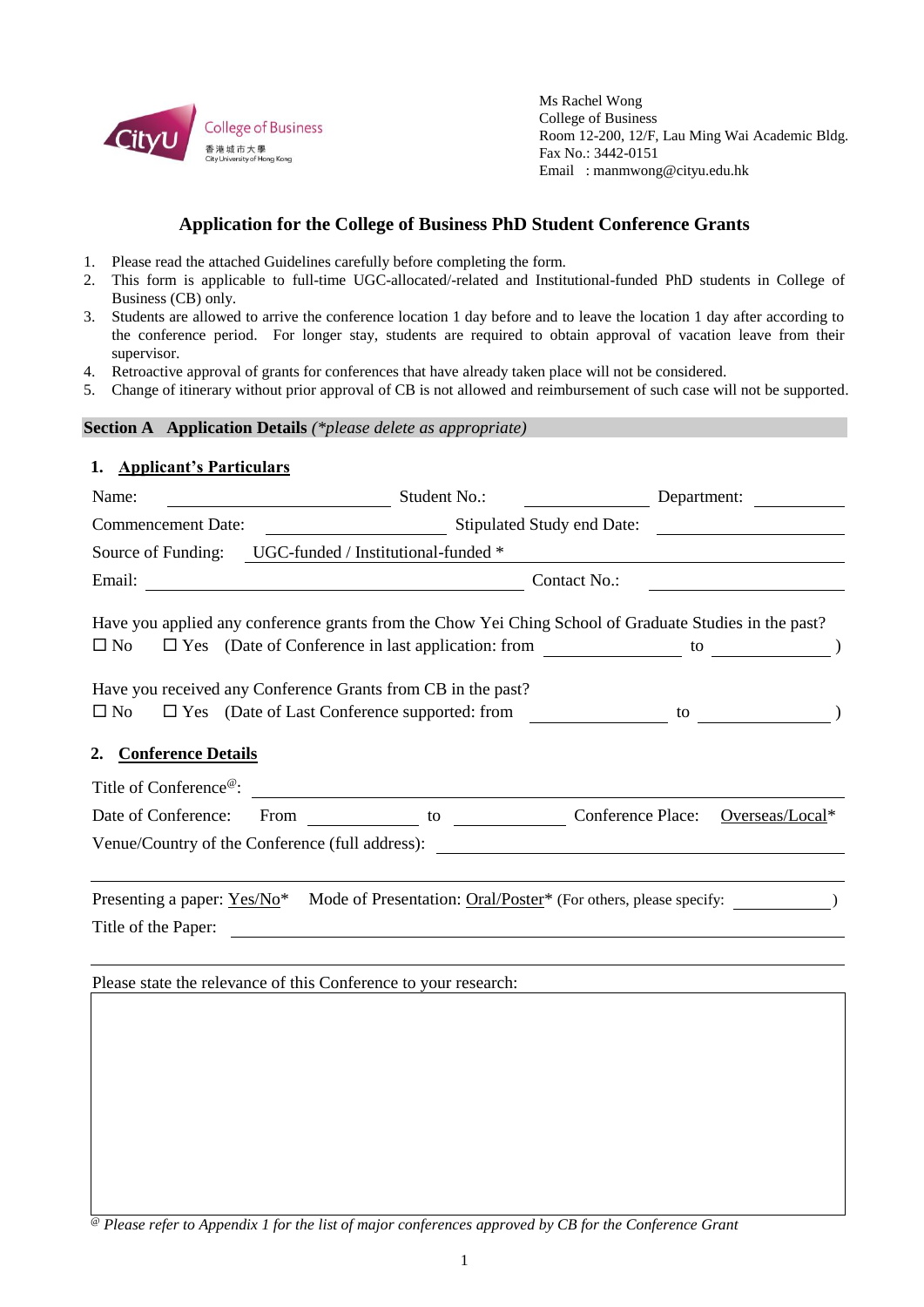#### **3. Budget Estimate**

- (i) The conference grant covers hotel allowance, 90% of the return passage by the most direct and economical means available and 90% of the conference registration fee, subject to a maximum of \$10,000. Inter-city transportation (i.e. from the airport to another city that the conference is held and vice versa) are allowed in the return passage.
- (ii) If an air ticket-hotel package will be purchased for attending the conference, please complete both "Budget Estimate I" and "Budget Estimate II".
- (iii) Please note that the conference grant does not support students attending conference through participation in tour packages (which normally cover transportation, accommodation, meals and sight-seeing activities).
- (iv) The cost of a return passage and the hotel allowance mentioned above do not apply to local conferences.

#### *Budget Estimate I (Compulsory): A return ticket and accommodation are to be arranged separatel*y

| Item                                               | <b>Estimated Amount</b> |                       | <b>For Office Use</b>  |
|----------------------------------------------------|-------------------------|-----------------------|------------------------|
|                                                    |                         |                       | <b>Approved Amount</b> |
| (a) Cost of one return passage by the              | Name of                 | <b>Estimated Cost</b> | $(90\%)$               |
| most economical means available                    | Airline/Company         |                       | Exchange Rate:         |
|                                                    | i.                      | HK\$                  |                        |
|                                                    |                         |                       |                        |
|                                                    | ii.                     | HK\$                  |                        |
|                                                    |                         |                       | HK\$                   |
|                                                    |                         |                       |                        |
| (b) Hotel allowance <sup><math>\hat{}</math></sup> |                         |                       | Exchange Rate:         |
| $\frac{\text{right}(s) \times \$$ per              | HK\$                    |                       |                        |
| night for the period from                          |                         |                       |                        |
| $\mathfrak{g}$ to the set of $\mathfrak{g}$        |                         |                       | HK\$                   |
|                                                    |                         |                       |                        |
| Conference registration fee<br>(c)                 |                         |                       | $(90\%)$               |
|                                                    | HK\$                    |                       | Exchange Rate:         |
|                                                    |                         |                       |                        |
|                                                    |                         |                       |                        |
|                                                    |                         |                       | HK\$                   |
|                                                    |                         |                       |                        |
| Total:                                             | <b>HKS</b>              |                       | HK\$                   |
|                                                    |                         |                       |                        |

*^ Up to HK\$500 in China or HK\$1,000 outside China per night on reimbursement basis subject to a maximum of 4 nights.*

#### *Budget Estimate II (Optional): An air ticket-hotel package*

For students who would like to purchase an air ticket-hotel package for attending the conference, please note that:

- (i) It must be proved that the cost of an air ticket-hotel package is cheaper than the total sum of item  $(a)$  a return passage and (b) – hotel allowance mentioned above. Students are required to complete both Budget Estimates I and II, and attach the quotations and other supporting documents.
- (ii) Such cases will be considered on a case-by-case basis, and if approved, no hotel allowance will be provided.

| Item                                       | <b>Estimated Amount</b> |                       | <b>For Office Use</b>  |
|--------------------------------------------|-------------------------|-----------------------|------------------------|
|                                            |                         |                       | <b>Approved Amount</b> |
| (d) Cost of an air ticket-hotel package by | Name of Travel          | <b>Estimated Cost</b> | Exchange Rate:         |
| the most economical means available        | Agency/Company          |                       |                        |
|                                            | i.                      | HK\$                  | HK\$                   |
|                                            | ii.                     | HK\$                  |                        |
| (e) Conference registration fee            | HK\$                    |                       | Exchange Rate:         |
| Amount:<br>HKD exchange rate:              |                         |                       | HK\$                   |
| Total:                                     | HK\$                    |                       | HK\$                   |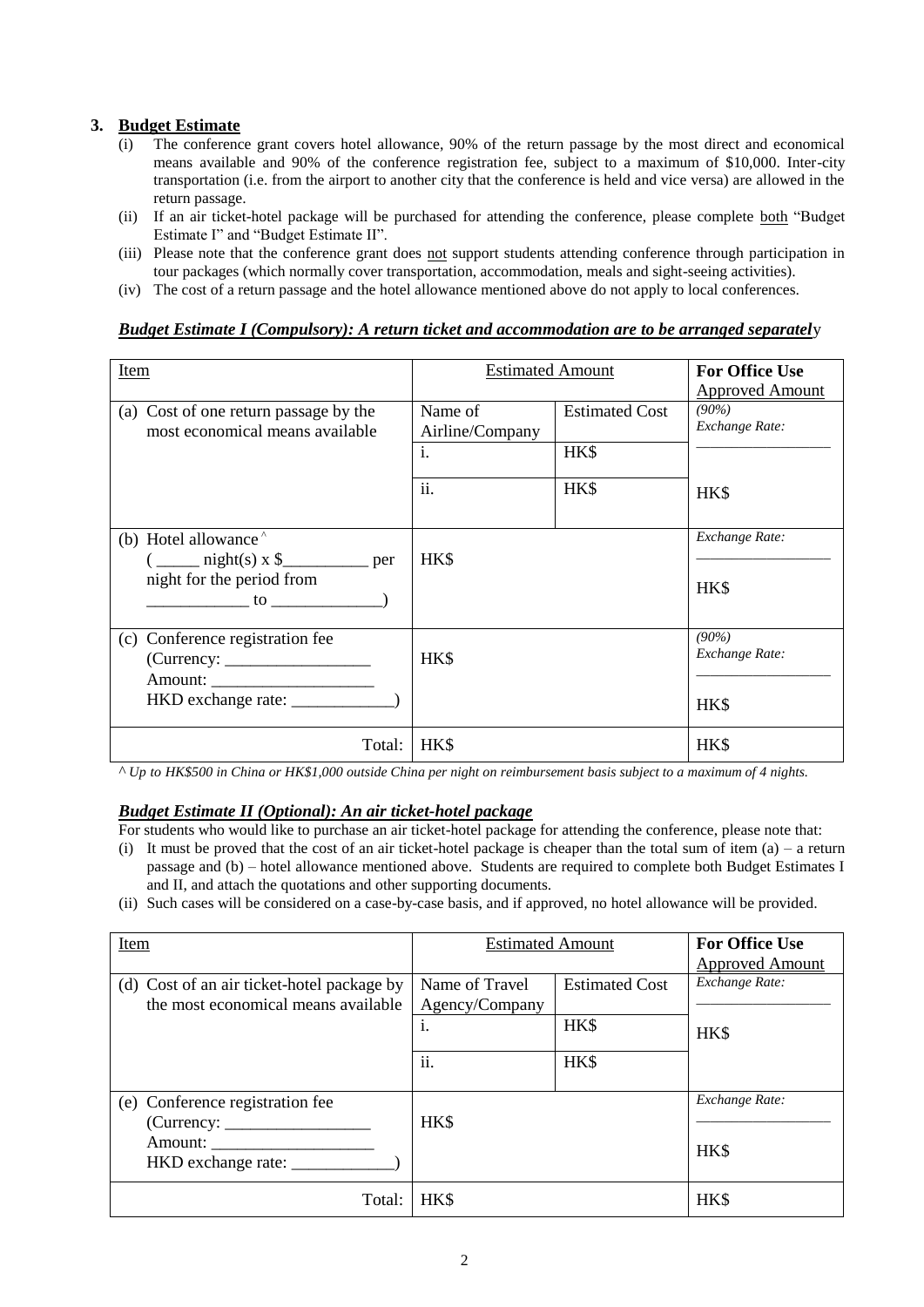## **4. List of Supporting Document(s) Required**

| Please attach a copy of the following document(s) to this application. Applications with incomplete<br>supporting documents(s) will not be processed. Document(s) submitted are not returnable:<br>conference programme;<br>(a)<br>letter of acceptance/invitation for paper presentation at the conference;<br>(b)<br>abstract of the paper to be presented;<br>(c)<br>quotations on the cost of one return passage and itinerary from at least two different<br>(d) |  |  |  |  |                                                                                                        |  |
|-----------------------------------------------------------------------------------------------------------------------------------------------------------------------------------------------------------------------------------------------------------------------------------------------------------------------------------------------------------------------------------------------------------------------------------------------------------------------|--|--|--|--|--------------------------------------------------------------------------------------------------------|--|
|                                                                                                                                                                                                                                                                                                                                                                                                                                                                       |  |  |  |  | airlines/companies stated;                                                                             |  |
|                                                                                                                                                                                                                                                                                                                                                                                                                                                                       |  |  |  |  | proof of conference registration fee; and<br>(e)                                                       |  |
|                                                                                                                                                                                                                                                                                                                                                                                                                                                                       |  |  |  |  | proof of approved vacation leave if arriving the conference location 2 days (or more) before or<br>(f) |  |
| leaving the location 2 days (or more) after with reference to the conference period.                                                                                                                                                                                                                                                                                                                                                                                  |  |  |  |  |                                                                                                        |  |
|                                                                                                                                                                                                                                                                                                                                                                                                                                                                       |  |  |  |  |                                                                                                        |  |
| <b>Section B Recommendation of Supervisor</b> (*please delete as appropriate)                                                                                                                                                                                                                                                                                                                                                                                         |  |  |  |  |                                                                                                        |  |
|                                                                                                                                                                                                                                                                                                                                                                                                                                                                       |  |  |  |  |                                                                                                        |  |
| 1. I recommend/do not recommend <sup>*</sup> that the student attend the aforesaid Conference.                                                                                                                                                                                                                                                                                                                                                                        |  |  |  |  |                                                                                                        |  |
| I confirm that the student will be asked to present a seminar in the Department <b>before/after</b> * the<br>2.                                                                                                                                                                                                                                                                                                                                                       |  |  |  |  |                                                                                                        |  |
| Conference.                                                                                                                                                                                                                                                                                                                                                                                                                                                           |  |  |  |  |                                                                                                        |  |
|                                                                                                                                                                                                                                                                                                                                                                                                                                                                       |  |  |  |  |                                                                                                        |  |
|                                                                                                                                                                                                                                                                                                                                                                                                                                                                       |  |  |  |  |                                                                                                        |  |
|                                                                                                                                                                                                                                                                                                                                                                                                                                                                       |  |  |  |  |                                                                                                        |  |
|                                                                                                                                                                                                                                                                                                                                                                                                                                                                       |  |  |  |  |                                                                                                        |  |
| <b>Section C Recommendation of Department Head</b> (*please delete as appropriate)                                                                                                                                                                                                                                                                                                                                                                                    |  |  |  |  |                                                                                                        |  |
|                                                                                                                                                                                                                                                                                                                                                                                                                                                                       |  |  |  |  |                                                                                                        |  |
| I endorse/do not endorse* this application.                                                                                                                                                                                                                                                                                                                                                                                                                           |  |  |  |  |                                                                                                        |  |
|                                                                                                                                                                                                                                                                                                                                                                                                                                                                       |  |  |  |  |                                                                                                        |  |
|                                                                                                                                                                                                                                                                                                                                                                                                                                                                       |  |  |  |  |                                                                                                        |  |
|                                                                                                                                                                                                                                                                                                                                                                                                                                                                       |  |  |  |  |                                                                                                        |  |
| Department Head ()                                                                                                                                                                                                                                                                                                                                                                                                                                                    |  |  |  |  |                                                                                                        |  |
|                                                                                                                                                                                                                                                                                                                                                                                                                                                                       |  |  |  |  |                                                                                                        |  |
| ***** Please pass the form to College of Business for processing.******                                                                                                                                                                                                                                                                                                                                                                                               |  |  |  |  |                                                                                                        |  |
| Section D Recommendation of CB PhD Programme Director (*please delete as appropriate)                                                                                                                                                                                                                                                                                                                                                                                 |  |  |  |  |                                                                                                        |  |
|                                                                                                                                                                                                                                                                                                                                                                                                                                                                       |  |  |  |  |                                                                                                        |  |
| I endorse/do not endorse* this application.                                                                                                                                                                                                                                                                                                                                                                                                                           |  |  |  |  |                                                                                                        |  |
|                                                                                                                                                                                                                                                                                                                                                                                                                                                                       |  |  |  |  |                                                                                                        |  |
|                                                                                                                                                                                                                                                                                                                                                                                                                                                                       |  |  |  |  |                                                                                                        |  |
| CB PhD Programme Director                                                                                                                                                                                                                                                                                                                                                                                                                                             |  |  |  |  |                                                                                                        |  |
|                                                                                                                                                                                                                                                                                                                                                                                                                                                                       |  |  |  |  |                                                                                                        |  |
| <b>Section E</b> Approval by Dean (*please delete as appropriate)                                                                                                                                                                                                                                                                                                                                                                                                     |  |  |  |  |                                                                                                        |  |
| I approve/do not approve* this application.                                                                                                                                                                                                                                                                                                                                                                                                                           |  |  |  |  |                                                                                                        |  |
|                                                                                                                                                                                                                                                                                                                                                                                                                                                                       |  |  |  |  |                                                                                                        |  |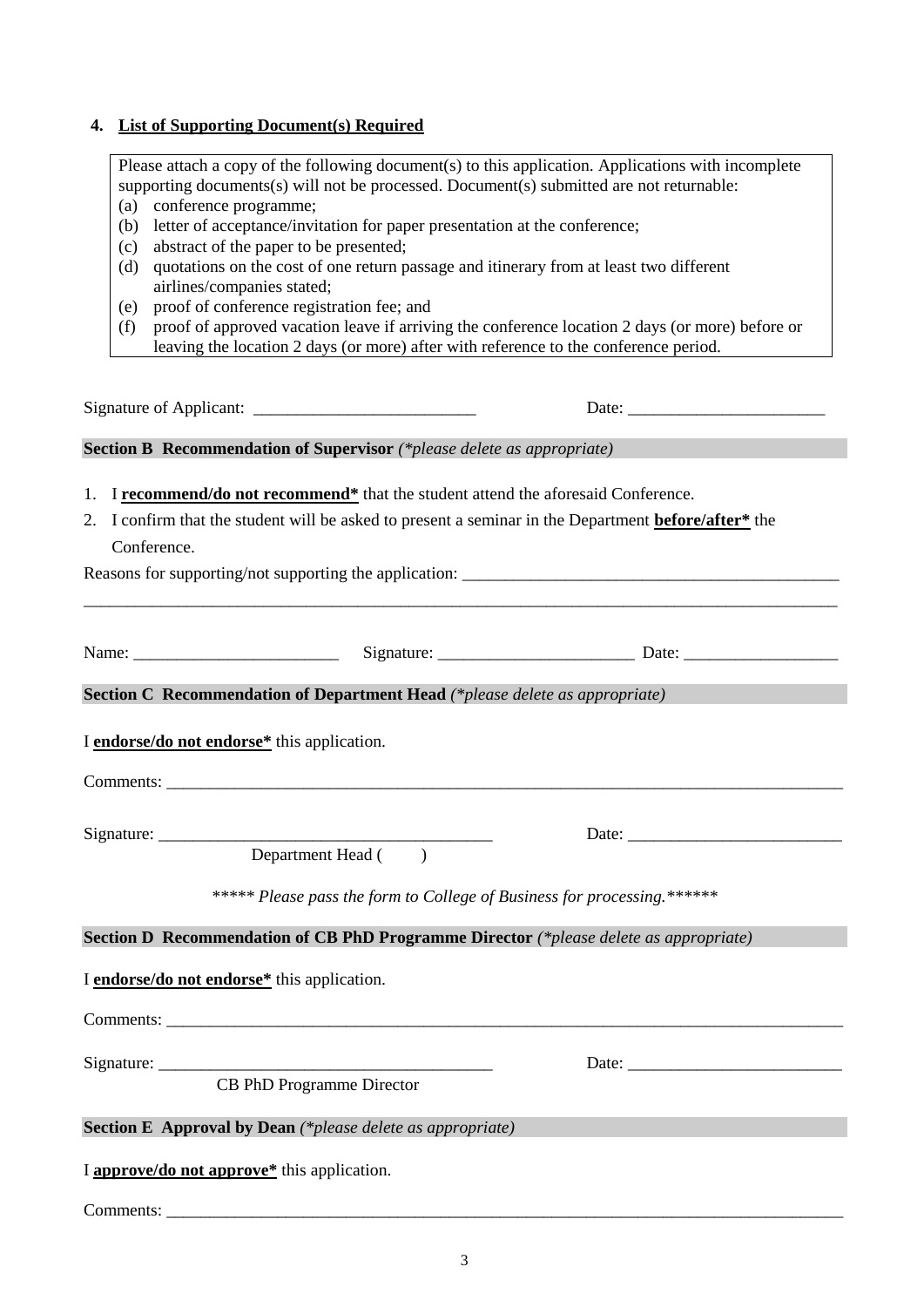Signature:

Dean (CB)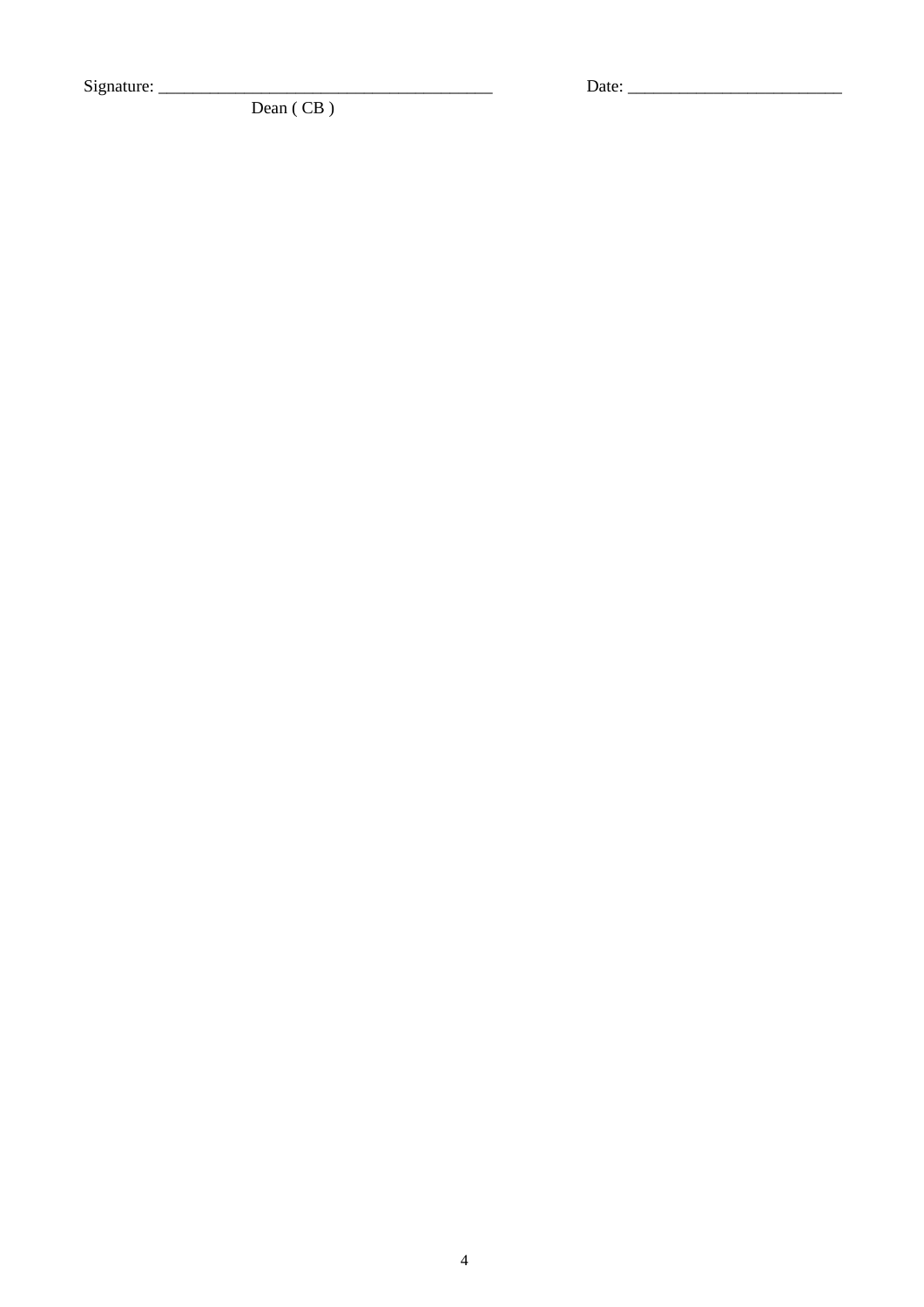

Ms Rachel Wong College of Business Room 12-200, 12/F, Lau Ming Wai Academic Bldg. Fax No.: 3442-0151 Email : manmwong@cityu.edu.hk

## **The College of Business PhD Student Conference Grants**

## **Conference Report**

*Notes:*

- *1. This conference report should be completed and submitted to the College of Business (CB) within two months from the end date of the conference.*
- *2. Reimbursement of the conference expenses will be processed upon the presentation of documents required in Section A.6 and will be made directly to the student's bank account as listed in AIMS.*

**Section A (To be completed by the Awardee)** *(\*please delete as appropriate)*

#### **1. Personal Particulars**

| Name:              | Student No.:                        |              | Department: |
|--------------------|-------------------------------------|--------------|-------------|
| Source of Funding: | UGC-funded / Institutional-funded * |              |             |
| Email:             |                                     | Contact No.: |             |

## **2. Reimbursement of Expenses Incurred**

| Item  |                                                                                                                                                                                          | <b>Expenses Incurred</b> | For Office Use                     |
|-------|------------------------------------------------------------------------------------------------------------------------------------------------------------------------------------------|--------------------------|------------------------------------|
|       |                                                                                                                                                                                          | Amount                   | Conf. Grant                        |
| a.    | Cost of one return passage (for overseas conference only)                                                                                                                                | HK\$                     | (90%)<br>Exchange Rate:<br>HK\$    |
|       | Air ticket-hotel package (for overseas conference only)                                                                                                                                  | HK\$                     | Exchange Rate:<br>HK\$             |
| $b$ . | Hotel allowance <sup>^</sup><br>(for conference held outside HK only, and not applicable<br>if an air ticket-hotel package was purchased)<br>$-$ night(s), for the period from $-$<br>to | HK\$                     | Exchange Rate:<br>HK\$             |
| c.    | Conference registration fee                                                                                                                                                              | HK\$                     | $(90\%)$<br>Exchange Rate:<br>HK\$ |
|       | Total amount:                                                                                                                                                                            | HK\$                     | HK\$                               |

*^ Up to HK\$500 in China or HK\$1,000 outside China per night on reimbursement basis subject to a maximum of 4 nights.*

#### **3. Conference Details**

| Date of Conference: From |  |  |
|--------------------------|--|--|
|                          |  |  |

Title of Conference:

Title of the Paper: